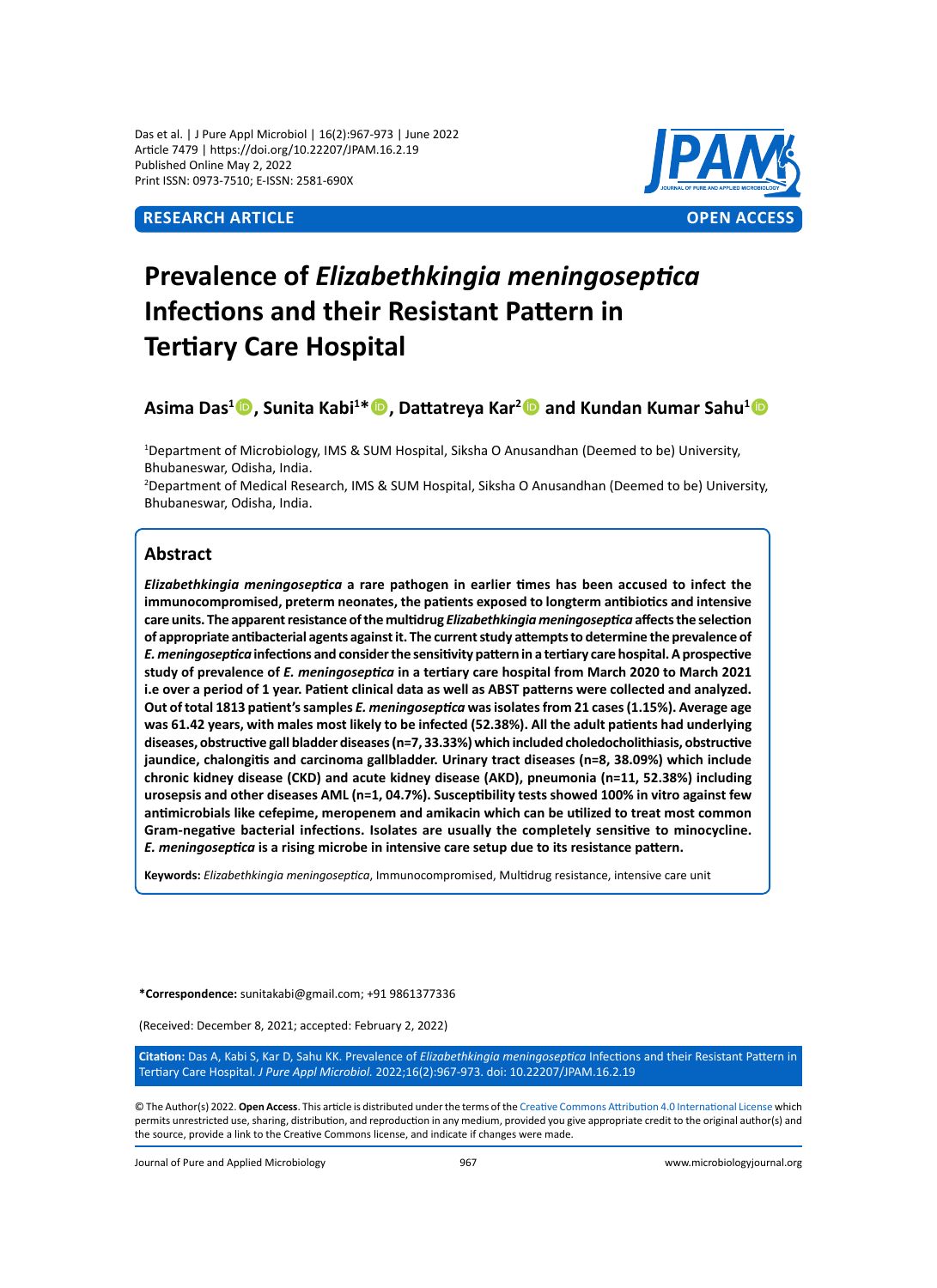## **INTRODUCTION**

*Elizabethkingia meningoseptica* is a ubiquitous, Gram-negative, non fermentative bacillus.<sup>1,2</sup> It is considered as potential pathogen to patients in intensive care units because of its resistance to various drugs and its adjustment to biospheres such as disinfectants, water supplies and clinical gadgets. Biofilms production, intracellular invasion and the capacity to live long in humid environments are important in its survival.<sup>3-7</sup>

Patient categories most affected include preterm neonates, patient with long ICU stay and broad spectrum antibiotics, intravenous catheters and other clinical gadgets and orthopedic implants.8,9 *E. meningoseptica* has resistance which is both chromosomal and plasmid mediated, which results in resistance of common antibiotics like aminoglycosides, carbapenems and beta-lactams but this organism shows special sensitivity to minocyclin, trimethoprim-sulfamethoxazole, fluoroquinolone, piperacillin-tazobactam. Until now no antimicrobial regimen for empiric therapy has been prescribed.<sup>10,-12</sup> For this rare opportunistic pathogen few studies are there along with antimicrobial susceptibility pattern and because of raising infection trend this need to be given utmost importance, particularly in developing country like India, where hospital infection is a major concern.19 Gram-negative nosocomial infections are used to treat the most common antibiotics but, *E. meningoseptica* is clinically quite difficult to decide on powerful antibiotics due to the fact no interpretive minimum inhibitory concentration (MIC) breakpoints of antibiotics against this organism and reports of antimicrobial have been reported. The treatment outcomes are also rare.

The SENTRY antibacterial drug monitoring program showed that piperacillin-tazobactam, trimethoprim-sulfamethoxazole, rifampicin and quinolone are the most effective drugs against *E. meningoseptica*. The programme was held from 1997 to 2001.<sup>13</sup>

There are six species are assigned to *Elizabethkingia genus, Elizabethkingia meningoseptica, Elizabethkingia miricola, Elizabethkingia anophelis, Elizabethkingia bruuniana, Elizabethkingia ursingii,* with the first 3 considered to be medically important. The rest three generally possess low virulence and are not medically important.<sup>14-17</sup>

*Elizabethkingia* is the name of its pioneer *Elizabeth O. King* Prior Classified in CDC Iia group, *chryseobacterium* (1994) and *Flavobacterium* (1959) classified as *Elizabethkingia* under the parent *Flavobacteriaceae* in 2005 based on 16s rRNA phylogenetic studies. Removal of *E. meningoseptica* resistant(R) in many Beta-lactams whenever possible due to longer class A Beta-lactamases (ESBLs) and class B Metallo Beta-lactamases (MBLs).<sup>18</sup> The antimicrobial effect of *Elizabethkingia* may likewise also go depending at the species.

The most pathogenic *Elizabethkingia* sp. infects the cerebrospinal skin, fluid, blood, respiratory system, soft tissues, other sites and capable of infecting human beings.<sup>20</sup> Several classes of important antibiotics such as beta-lactams, clindamycin, teicoplanin, chloramphenicol, carbapenems, erythromycin, aminoglycosides and tetracyclines, are reported to be non effective as the microrganism exhibits inherent resistance.

Over the past decade, there has been an increase in the number of patients with *E. meningoseptica*. 21 Scarcely any studies of *E. meningoseptica* are proposed from India.

This study is done to find prevalence of *Elizabethkingia meningoseptica* in a tertiary care setup. Along with it the organism's infectious potential, co-morbidity associated with infected patients, and other predisposing factors and antibiotic resistance pattern are also investigated.

#### **METHODS**

The study was conducted in the Department of Microbiology, IMS & SUM hospital; a tertiary care hospital in Eastern Odisha. A clinical specimen was blood which was processed according to standard protocol. Patient having fever and symptoms of sepsis were included in the study. All blood culture was processed by automated blood culture system Bact/Alert 3D (BioMerieux). Detail history of patients were collected from whom *E. meningoseptica* was isolated from March 2020 to March 2021 were included in this study. Patient's information such as hospital data was included including age, gender, antibiotic treatment, comorbidity and hospital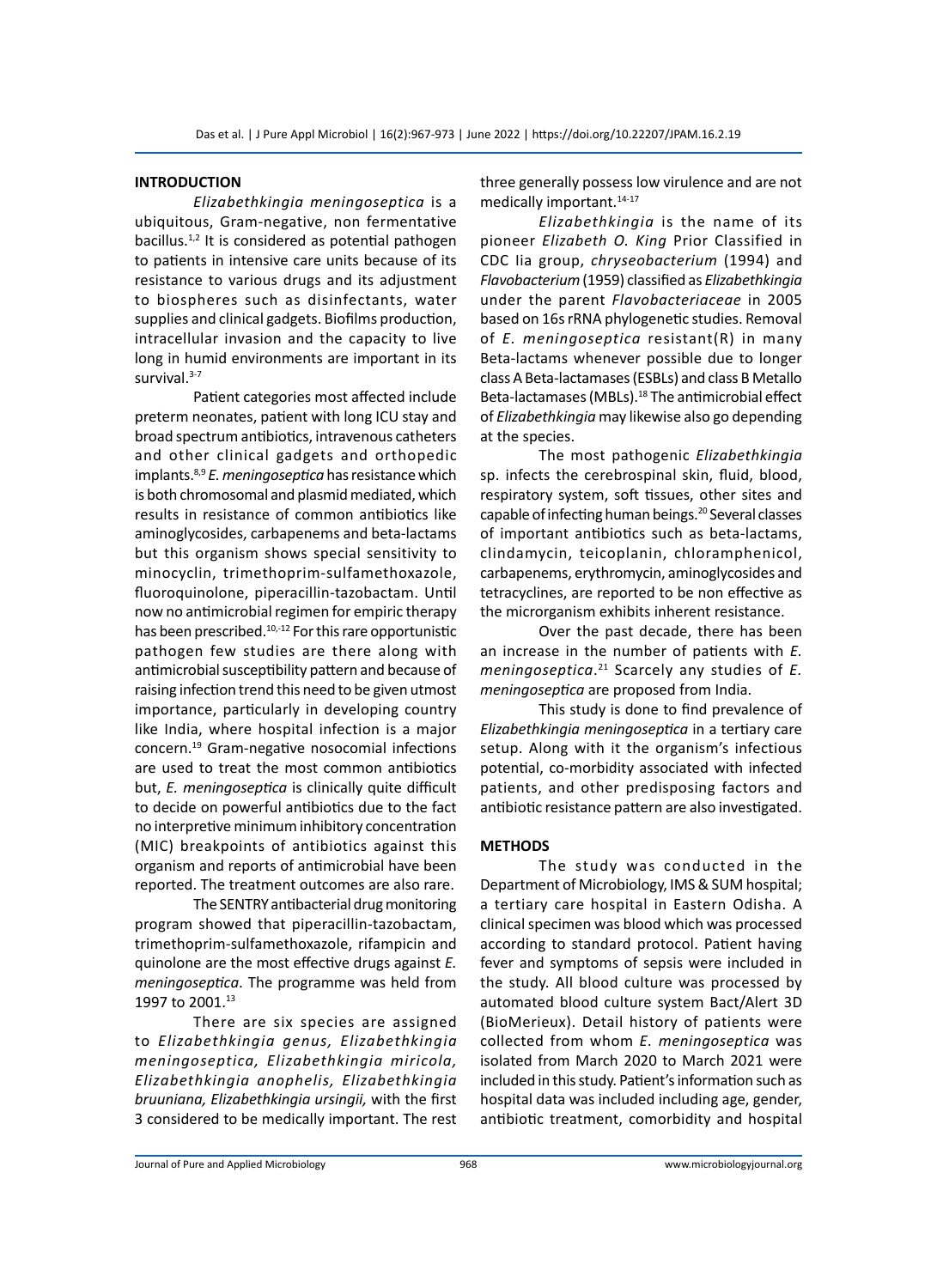indications has been recorded. In addition, records of present ailments and characteristic related signs, the type of infection, the use of invasive methods, procedures, and device was obtained and analyzed.

The colonies of *E. meningoseptica* are usually smooth circular with regular margins 1-2 mm colony. They show slight yellow pigmentation in nutrient agar. In blood agar showed same morphology in grayish-white non hemolytic colonies. Usually, no growth seen in MacConkey agar.

The colonies are oxidase positive, indolepositive and catalase positive, OF glucose shows oxidative pattern, urease negative (contrast E.miricola which is urease positive), mannitol positive, non-nitrate reducing saprophytic bacilli. It oxidatively utilises glucose, maltose does not reduce nitrate. Utilisation of maltose but not xylose and sucrose were presumed to be *E. meningoseptica* .

ABSTs for segregates were also performed using the Kirby Bauer disc diffusion method.

**Table 1.** Total number of blood culture positive (n=1813)

| Total number of positive blood cultures | 1813      |
|-----------------------------------------|-----------|
| E.meningoseptica isolated from patients | 21(1.15%) |
| Others                                  | 1792      |

**Table 2.** Gender distribution of E.meningoseptica patients (n=21)

| Gender                                   | Male | Female |
|------------------------------------------|------|--------|
| Number of patients 11(52.38%) 10(47.61%) |      |        |

**Table 3.** Age and sex wise distribution of *E. meningoseptica* isolated from patients (n=21)

| Age group  | Male          | Female     |  |
|------------|---------------|------------|--|
| <5 yrs     | 0             | 0          |  |
| $6-15$ yrs | o             | 0          |  |
| 16-30 yrs  | 1             | 1          |  |
| 31-45 yrs  | o             | ი          |  |
| 46-60 yrs  | $\mathcal{P}$ | 6          |  |
| $>60$ yrs  | 8             | 3          |  |
| Total      | 11(52.38%)    | 10(47.61%) |  |

Interpretation of ABSTs was performed in accordance with the requirements for non – *Enterobacteriaceae* set with the guide of using the CLSI. Identification and antibiotic sensitivity of tigecycline and colistin was done by automated broth microdilution method in Vitek 2 compact system (Biomerieux) using GN 271 card.

## **RESULTS**

In this 1-year retrospective study from March 2020 to March 2021 *E. meningoseptica*. Total 21 were isolated in this period. Out of total 1813 positive blood culture. The mean age of the patients was 61.42 years, and ranged from 25 to 90 years. Among adult patients there were 11 males (52.38%) and 10 females (47.61%) (Table 1, 2 & 3). All the adult patients had underlying diseases, obstructive gall bladder diseases (n=7, 33.33%) which included choledocholithiasis, obstructive jaundice, cholangitis and carcinoma gallbladder. Urinary tract diseases (n=8, 38.09%) including chronic kidney disease (CKD) and acute kidney disease (AKD), pneumonia (n=11, 52.38%) including urosepsis and other diseases AML (n=1, 04.7%) and other blood dyscrasias. All

**Table 4.** Clinical profile of 21 patients with *E.Meningoseptica* infections

| Age | Sex    | Underlying disease       |
|-----|--------|--------------------------|
| 51  | Female | Choledocholithiasis      |
| 76  | Male   | Anemia in CKD            |
| 58  | Female | CaGB                     |
| 79  | Male   | Urosepsis, HTN, AKD      |
| 85  | Male   | Obstructive jaundice     |
| 67  | Male   | R/L pneumonia            |
| 62  | Male   | CRTI,CKD                 |
| 50  | Male   | Pneumonia                |
| 26  | Male   | Fever, AKDS              |
| 70  | Male   | CCM Post covid pneumonia |
| 60  | Male   | <b>CKD</b>               |
| 58  | Female | CaGB                     |
| 60  | Female | AKD, sepsis, T2DM, HTN   |
| 26  | Female | Cholangitis              |
| 67  | Male   | R/L pneumonia            |
| 80  | Female | CKD,T2DM                 |
| 67  | Female | AML                      |
| 72  | Male   | <b>CCM Fever, AKDS</b>   |
| 67  | Male   | R/L Pneumonia            |
| 58  | Female | CaGB                     |
| 51  | Female | Choledocholithiasis      |

Journal of Pure and Applied Microbiology 969 www.microbiologyjournal.org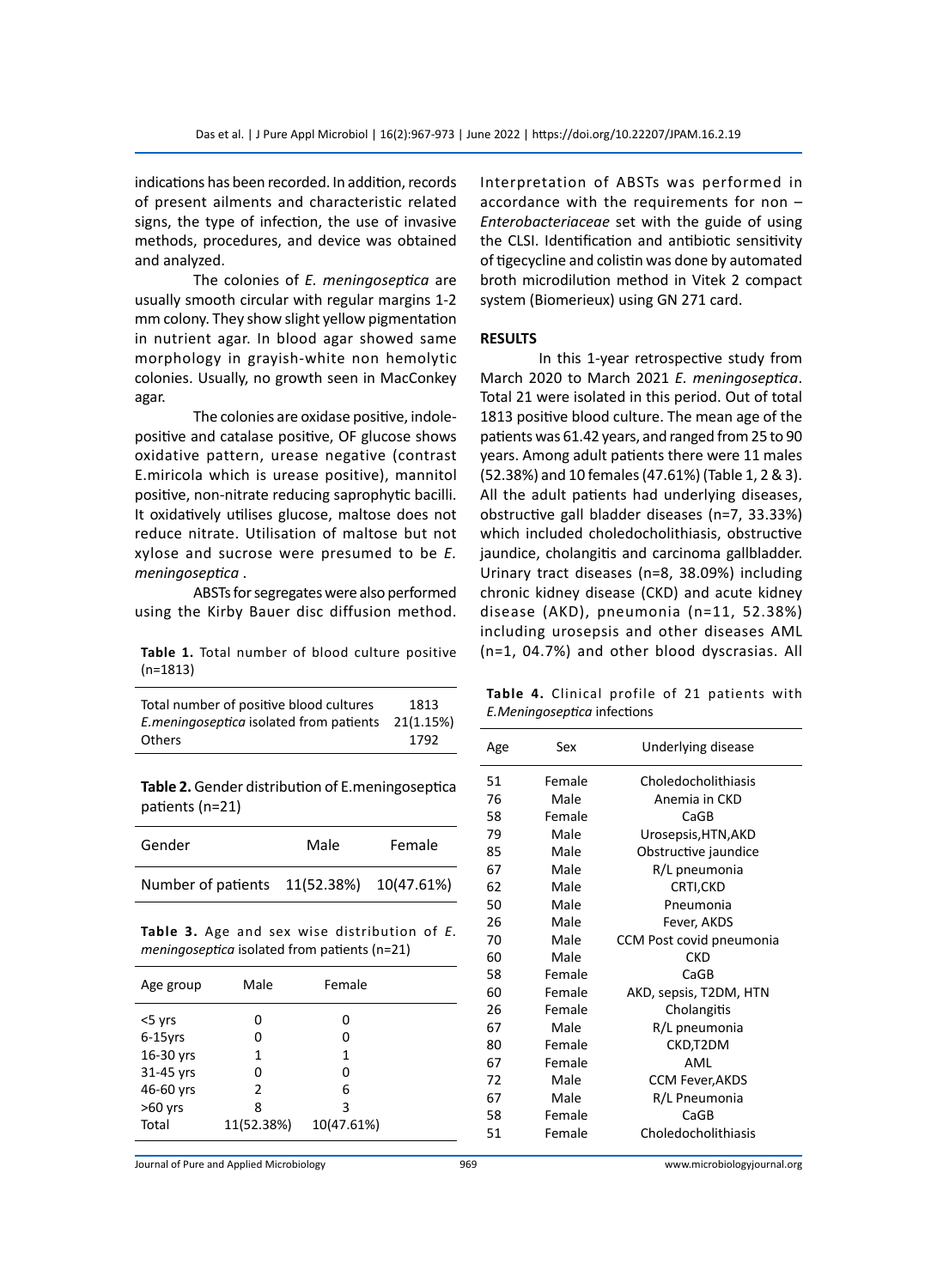patients developed fever only after 48 hours of hospitalization (Table 4).

Susceptibility of the *E. meningoseptica* isolates to amikacin, aztreonam, ceftazidime, cefepime and colistin were 100% resistant following were meropenem (100%), Tigecycline(94.7%) & cefatrizine (93.7%). Minocycline was the most sensitive drug (100%) susceptibility (Table 5, Fig. 1).

## **DISCUSSION**

In the present study which was under taken in Department of Microbiology from March 2020 to March 2021. Total 1813 patients were tested for positive blood culture. Out of which 21 were isolated from *E. meningoseptica* patients.

In our study *E. meningoseptica* was obtained 21 patients. The average age of the patients was 61.42 years, with 52.38% being male patients and 47.61% being female patients. In an study in Central Taiwan by Chang YC et al, the average age of the patients was 71.09 years (except for 2 neonates), with 81.8% of males.<sup>22</sup> Mostly the elderly age groups are affected due to associated co-morbidities.

All patients in our study had a serious underlying disease; which includes pneumonia (52.38%), kidney diseases (acute chronic) (38.09%),

obstructive gallbladder diseases (33.33%), and AML (04.7%). In a study conducted in a medical Kasturba, dept. of Microbiology, by Hsu MS et al, the most widely recognized hidden sicknesses was DM (09.5%), COPD (36.4%), Malignancy (22.3%) and Chronic urinary tract illness (22.3%).<sup>10</sup> All

**Table 5.** Antibiotic susceptibility pattern of *Elizabethkingia meningoseptica*

| Antibiotic              | Susceptibility | Resistant |
|-------------------------|----------------|-----------|
| Amikacin (AMK)          | $0(0\%)$       | 20(100%)  |
| Aztreonam (ATM)         | $0(0\%)$       | 14(100%)  |
| Ceftazidime (CAZ)       | 0(0%)          | 18(100%)  |
| Cefatrizine (CFS)       | 1(6.25%)       | 15(93.7%) |
| Cefepime (CPM)          | $0(0\%)$       | 17(100%)  |
| Ciprofloxacin (CIP)     | 8(57.1%)       | 6(42.8%)  |
| Colistin (CL)           | $0(0\%)$       | 17(100%)  |
| Gentamicin (GEN)        | $0(0\%)$       | 18(100%)  |
| Imipenem (IPM)          | $0(0\%)$       | 16(100%)  |
| Imipenem-cilastatin     | $0(0\%)$       | 6(100%)   |
| (IC)                    |                |           |
| Levofloxacin (LE)       | 10(58.8%)      | 7(41.1%)  |
| Meropenem (MRP)         | 0(0%)          | 19(100%)  |
| Minocycline (MI)        | 19(100%)       | $0(0\%)$  |
| Piperacillin/tazobactam | $0(0\%)$       | 18(100%)  |
| (PIT)                   |                |           |
| Tigecycline (TGC)       | 1(5.26%)       | 18(94.7%) |
| Teicoplanin (TEI)       | 9(56.2%)       | 7(43.7%)  |



**Fig. 1.** Antibiotic susceptibility pattern of *Elizabethkingia meningoseptica* (Amikacin (AMK), Aztreonam (ATM), Ceftazidime (CAZ), Cefatrizine (CFS), Cefepime (CPM), Ciprofloxacin (CIP), Colistin (CL), Gentamicin (GEN), Imipenem (IPM), Imipenem-cilastatin (IC), Levofloxacin (LE), Meropenem (MRP), Minocycline (MI), Piperacillin/tazobactam (PIT), Tigecycline (TGC), Teicoplanin (TEI).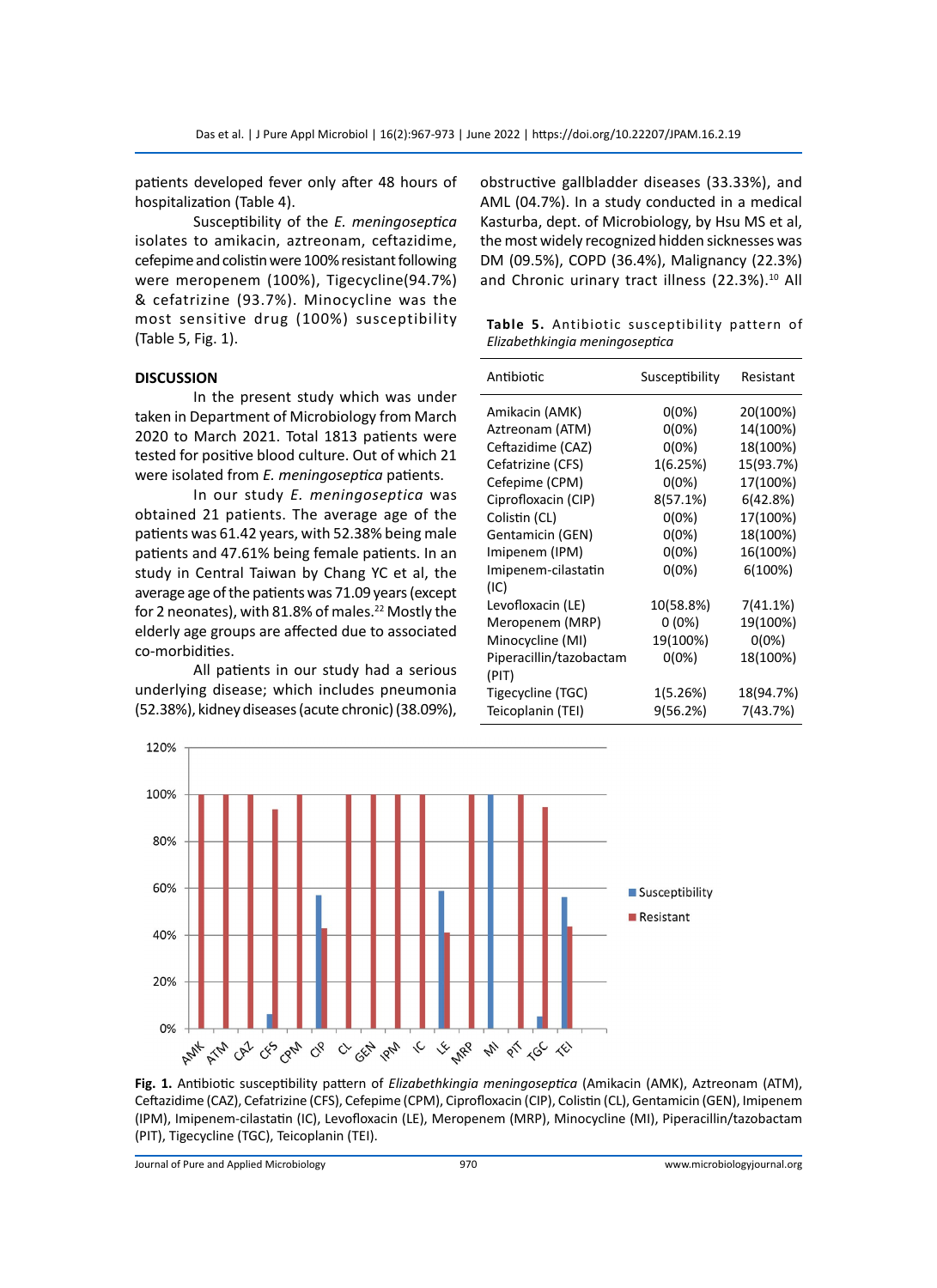patients in our study had developed fever after 48 hours of admission. Which may indicate the hospital acquired nature of the infection.

In our study 8 patients had concomitant bacteria. It is supported by finding of Venkatesh et al. but the pathogenic role is difficult to explain in these cases. These 8 cases were not included in our study.<sup>23</sup>

As per our knowledge, this is the primarily observed to report that chronic liver disease could be a capability threat for thing *E. meningoseptica* infection. Cirrhosis because of any aetiology disrupts the homeostatic function of liver in the body. Patients with chronic liver disease have been shown to have hypoalbuminemia, accelerated need for invasive techniques, and special nutritional requirements making them an immunocompromised group. Cirrhosis-Associated Immune Dysfunction (CAID's) is a condition which refers to each immunodeficiency and systemic inflammation that arise in cirrhosis.<sup>24</sup> Variations inside the nearby and systemic immunity in patients with CAID's could lead to changes in both innate and acquired immunity. Following which immune paralysis can set in being marked by rise in anti-inflammatory cytokines and decrease of pro-inflammatory cytokines.<sup>24,25</sup> predisposing the individual to infection. In our case also it has been same thing gall bladder disease (33.33%).

The susceptibility action of *E*. *meningoseptica* antibiotics varies in detail. The organism is mostly insensitive to most β-lactam antibiotics which include aztreonam and carbapenems, aminoglycoside compounds of drugs and chloramphenicol but was defenseless against drugs such as piperacillin, minocycline, tigecycline, fluoroquinolones and cotrimoxazole.<sup>7,9,10,22,26,27</sup>

Studies investigating resistance of *E. meningoseptica* found that resistance to antimicrobial effects is due to the synthesis of metallo-β-lactamases recorded by the genes Bla (GOB) and BlaB, which has the potential to lower the β-lactam antibiotic limit, consequently controlling their convenience selection.<sup>28</sup> This high level antimicrobial ineffectiveness can be the reason for the presence of this creature in patients who were all on broad range anti-infection agents.

*E. meningoseptica* has identified numerous putative genes conferring antibiotic resistance was conducted by whole genome research. However, It have been further investigated only a few homologs. It has explored the association between fluoroquinolone reistance and target gene mutations in *E. meningoseptica*  found in recent two studies. Quinolone-resistancedetermining regions (QRDRs) of DNA gyrase subunit A (GyrA) and subunit B (GyrB) were detected in the several point mutations. Amino acid alterations Ser83Ile/pro95Ser in GyrA and Ser452Arg/Glu470Asp in GyrB were significantly associated with levofloxacin resistance.

The use of combination therapy rather than use of monotherapy for successful treatment of the patients is recommended.<sup>29,30</sup> Although the in-vitro activity of newer tigecycline, rifampicin fluoroquinolones, and minocycline is good, it has been shown that *E. meningoseptica* infections respond well, when these include antibiotic combinations example are given; vancomycin plus rifampicin, piperacillin-tazobactam plus rifampicin or a fluoroquinolone combined with rifampicin and vancomycin.<sup>29,31</sup>

The ABSTs by KirbyBauer disc diffusion method revealed 100% resistance to aztreonam, amikacin, ceftazidime, imipenem ,colistin ,gentamicin, cefepime, meropenem, piperacillin/tazobactam, imipenem-cilastatin followed by cefatrizine(93.7%), tigecycline(94.7%), ciprofloxacin (42.8%),and teicoplanin(43.7%),who come to resistance respectively. The susceptibilities of our isolates to minocycline and levofloxacin were noted to be 100% and 58.8% individually. In earlier reports showed that minocycline is the most effective drugs are 100% susceptibility, which may be the drugs of choice for empiric therapy.<sup>1,22</sup> Similar finding is found in automated system also.

## **CONCLUSION**

In summary, *E. meningoseptica* is a rising and resistant microbe, especially in patients with comorbidities. Prompt diagnosis and proper treatment, dedicated infection controls are key in preventing this organism to become a potential hospital colonizer. Along with health care workers screening for probably carrier should be done. Routine invasive equipment cleaning and sterilization should be emphasized. The above measures be implemented along with clinical awareness and energetic surveillance with continued research of the organism to which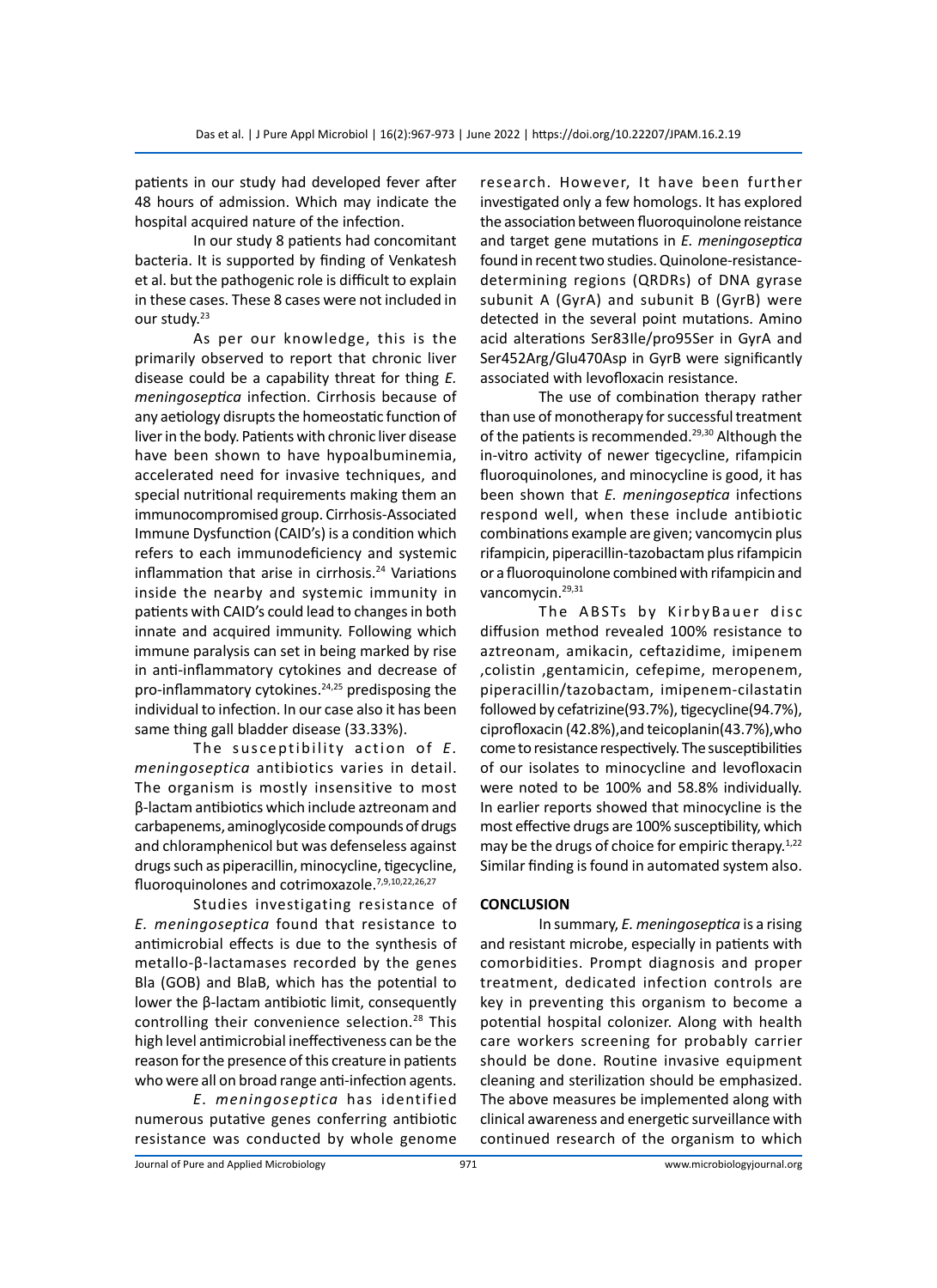will prevent the outbreaks of *E. meningoseptica* infections.

## **AcknowledgmentS**

The authors would like to thank the technical staff at the Department of Microbiology, Institute of Medical Sciences & Sum Hospital, Bhubaneswar, India for their support.

## **Conflict of Interest**

All the authors declare that there is no conflict of interest.

## **Authors' Contribution**

AD collected, analyzed and interpreted the data. SK and KKS conceived and designed the study. AD and DK drafted the manuscript. DK revised the manuscript. All authors read and approved the final manuscript for publication.

## **Funding**

None.

#### **DATA AVAILABILITY**

All datasets generated or analyzed during this study are included in the manuscript.

## **ETHICS STATEMENT**

Not applicable.

#### **REFERENCES**

- 1. Bloch KC, Nadarajah R, Jacobs R. *Chryseobacterium meningosepticum*: An emerging pathogen among immunocompromised adults. *Medicine (Baltimore).*  1997;76(1):30-41. doi: 10.1097/00005792-199701000- 00003
- 2. Henriques IS, Araujo S, Azevedo JSN, et al. Prevalence and diversity of carbapenem-resistant bacteria in untreated drinking water in Portugal. *Microb Drug Resist.*2012;18(5):531-537. doi: 10.1089/ mdr.2012.0029
- 3. Lin PY, Chen HL, Huang CT, Su LH, Chiu CH. Biofilm production, use of intravascular indwelling catheters and inappropriate antimicrobial therapy as predictors of fatality in *Chryseobacterium meningosepticum*  bacteraemia. *Int J Antimicrob Agents.* 2010;36(5):436- 440. doi: 10.1016/j.ijantimicag.2010.06.033
- 4. Jiang X, Wang D, Wang Y, Yan H, Shi L, Zhou L. Occurrence of antimicrobial resistance genes sul and dfrA12 in hospital environmental isolates of *Elizabethkingia meningoseptica*. *World J Microbiol Biotechnology.* 2012;28(11):3097-3102. doi: 10.1007/ s11274-012-1119-x
- 5. Ceyhan M, Yildirim I, Tekeli A, et al. A *Chryseobacterium*

*meningosepticum* outbreak observed in 3 clusters involving both neonatal and non-neonatal pediatric patients. *Am J Infect Control.* 2008;36(6):453-457. doi: 10.1016/j.ajic.2007.09.008

- 6. Hoque SN, Graham J, Kaufmann ME, Tabaqchali S. *Chryseobacterium* (*Flavobacterium*) *meningosepticum*  outbreak associated with colonization of water taps in a neonatal intensive care unit. *J Hosp Infect.*  2001;47(3):188-192. doi: 10.1053/jhin.2000.0908
- 7. Ghafur A, Vidyalakshmi PR, Priyadarshini K, Easow JM, Raj R, Raja T. *Elizabethkingia meningoseptica* bacteremia in immunocompromised hosts: The first case series from India. *South Asian J Cancer.*  2013;2(4):211-215. doi: 10.4103/2278-330X.119912
- 8. Tak V, Mathur P, Varghese P, Misra MC. *Elizabethkingia meningoseptica*: An emerging pathogen causing meningitis in a hospitalized adult trauma patient. *Indian J Med Microbiol.* 2013;31(3):293-295. doi: 10.4103/0255-0857.115653
- 9. Ratnamani MS, Rao R. *Elizabethkingia meningoseptica*: Emerging nosocomial pathogen in bedside hemodialysis patients. *Indian J Crit Care Med.*  2013;17(5):304-307. doi: 10.4103/0972-5229.120323
- 10. Hsu MS, Liao CH, Huang YT, et al. Clinical features, antimicrobial susceptibilities, and outcomes of *Elizabethkingia meningoseptica* (*Chryseobacterium meningosepticum*) bacteremia at a medical centre in Taiwan, 1999-2006. *Eur J ClinMicrobiol Infect Dis.*  2011;30(10):1271-1278. doi: 10.1007/s10096-011- 1223-0
- 11. Lin YT, Chiu CH, Chan YJ, et al. Clinical and microbiological analysis of *Elizabethkingia meningoseptica* bacteremia in adult patients in Taiwan. *Scand J Infect Dis.*2009;41(9):628-634. doi: 10.1080/00365540903089476
- 12. Lin JN, Lai CH, Yang CH, Huang YH. *Elizabethkingia* infections in humans: from genomics to clinics. *Microorganisms.* 2019;7(9):295. doi: 10.3390/ microorganisms7090295
- 13. Kirby JT, Sader HS, Walsh TR, Jones RN. Antimicrobial susceptibility and epidemiology of a worldwide collection of *chryseobacterium* spp: report from the SENTRY antimicrobial surveillance program (1997- 2001). *J Clin Microbiol.* 2004;42(1):445-448. doi: 10.1128/JCM.42.1.445-448.2004
- 14. Kim KK, Kim MK, Lim JH, Park HY, Lee ST. Transfer of *chryseobacterium meningosepticum* and *chryseobacterium miricola* to *elizabethkingia* gen. Nov. As *elizabethkingia meningoseptica* comb. Nov. And *elizabethkingia miricola* comb. *Nov Int J Syst Evol Microbiol.* 2005;55(3):1287-1293. doi: 10.1099/ ijs.0.63541-0
- 15. Kampfer P, Matthews H, Glaeser SP, Martin K, Lodders N, Faye I. *Elizabethkingia anophelis* sp. Nov., isolated from the midgut of the mosquito anopheles gambiae. *Int J Syst Evol Microbiol.* 2011;61(11):2670-2675. doi: 10.1099/ijs.0.026393-0
- 16. Nicholson AC, Gulvik CA, Whitney AM, et al. Revisiting the taxonomy of the genus *elizabethkingia*  using whole-genome sequencing, optical mapping, and maldi-tof, along with proposal of three novel *elizabethkingia* species: *Elizabethkingia bruuniana*